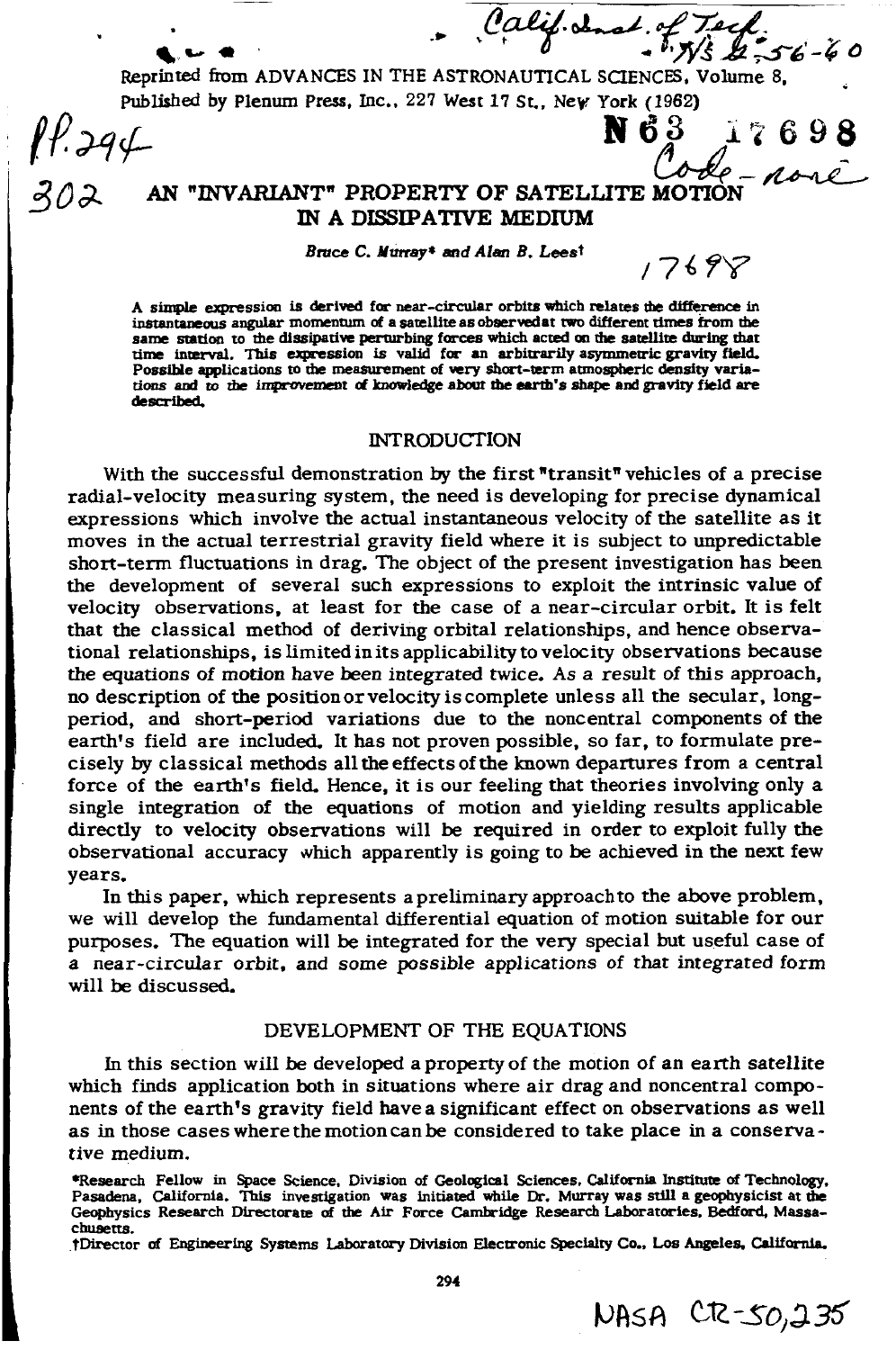$\bullet$  ,  $\mathcal{L}(q_{\mathcal{F},\mathcal{L}})$  , and the set of  $\bullet$ 

The dynamical discussions will be framed in three conventional coordinate systems defined as follows:

- 1. The spherical polar inertial  $(r, a, \delta)$  system in which r is the length of the vector from the center of mass of the earth to the satellite and *a* and *8* are, respectively, the right ascension and declination of the satellite as viewed by an observer at the center of the earth
- 2. The Eulerian  $(r, u, t, \Omega)$  inertial system in which r is defined as above, u is the argument of the satellite in the instantaneous orbital plane and is measured from the ascending node,  $\iota$  is the inclination angle of the instantaneous orbital plane to the plane of the equator, and  $\Omega$  is the angle, measured westward, from the vernal equinox to the ascending node
- 3. The rotating geocentric system  $(r, \psi, \lambda)$  in which r is again the geocentric radius vector,  $\psi$  the geocentric latitude, and  $\lambda$  the longitude. Nutation and precession of the earth are not considered in this discussion.

These various geometrical quantities are illustrated in Fig. 1 from which the geometrical relationship between them may be written down.

$$
r = r = r \tag{1}
$$

 $a = \lambda + w_a t = \Omega + \tan^{-1} (\cos t \tan u)$  (2)

$$
\delta = \psi = \sin^{-1} (\sin u \sin u)
$$
 (3)

*w.* is the sidereal rate of the earth and *t* is sidereal time. The elements of the system  $(r, u, t, \Omega)$  are not expressible uniquely in terms of  $r, a$ , and  $\delta$  alone since the orbital plane depends not only on the position of the satellite but also on the direction of the instantaneous velocity vector. lf it were important to have a biunique relationship between the two sets of variables then  $a$ , and  $\delta$  could be augmented by a third quantity depending on  $\dot{a}$ , and  $\dot{\delta}$ . In the discussion that follows, however, only the  $(r, u, u, \Omega) \rightarrow (r, a, \delta)$  transformations are required, and hence Eqs.  $(1)$ ,  $(2)$ , and  $(3)$  are sufficient.

It is not difficult to show that the elements  $(r, u, t)$  form a permissible set of Lagrangian generalized coordinates for descending the state of the dynamical system [1] and thus the general equations of motion may be written in terms of these variables. Because the earth has longitudinal variations in its gravitational field and it is also in a state of rotation, the force field in inertial coordinates in which the satellite is moving is partly nonconservative. This raises an initial difficulty since the potential function is customarily defined only for conservative fields. Theredoesnotappeartobeanyproblem, however, in these considerations, at least in introducing a pseudopotential function  $U$  which is time varying and which, at any time, has a gradient equal to the real force field at that time. Moreover, it is apparent that the diurnal time average of *U* viewed in the inertial system, which is written  $\overline{U}$ , is the potential function associated with the conservative force field due to an axially symmetric earth. The gradient of the time-varying residual,  $U_p$ , gives the perturbative force field due to longitudinal variations in the earth's field.

Specifically, we can write in the complete tesseral harmonic form,

$$
U = \sum_{n=0}^{N} \sum_{m=0}^{n} \frac{1}{r^{n+1}} (A_{nm} \sin m \lambda + B_{nm} \cos m \lambda) P_n^M(\cos \psi)
$$
 (4)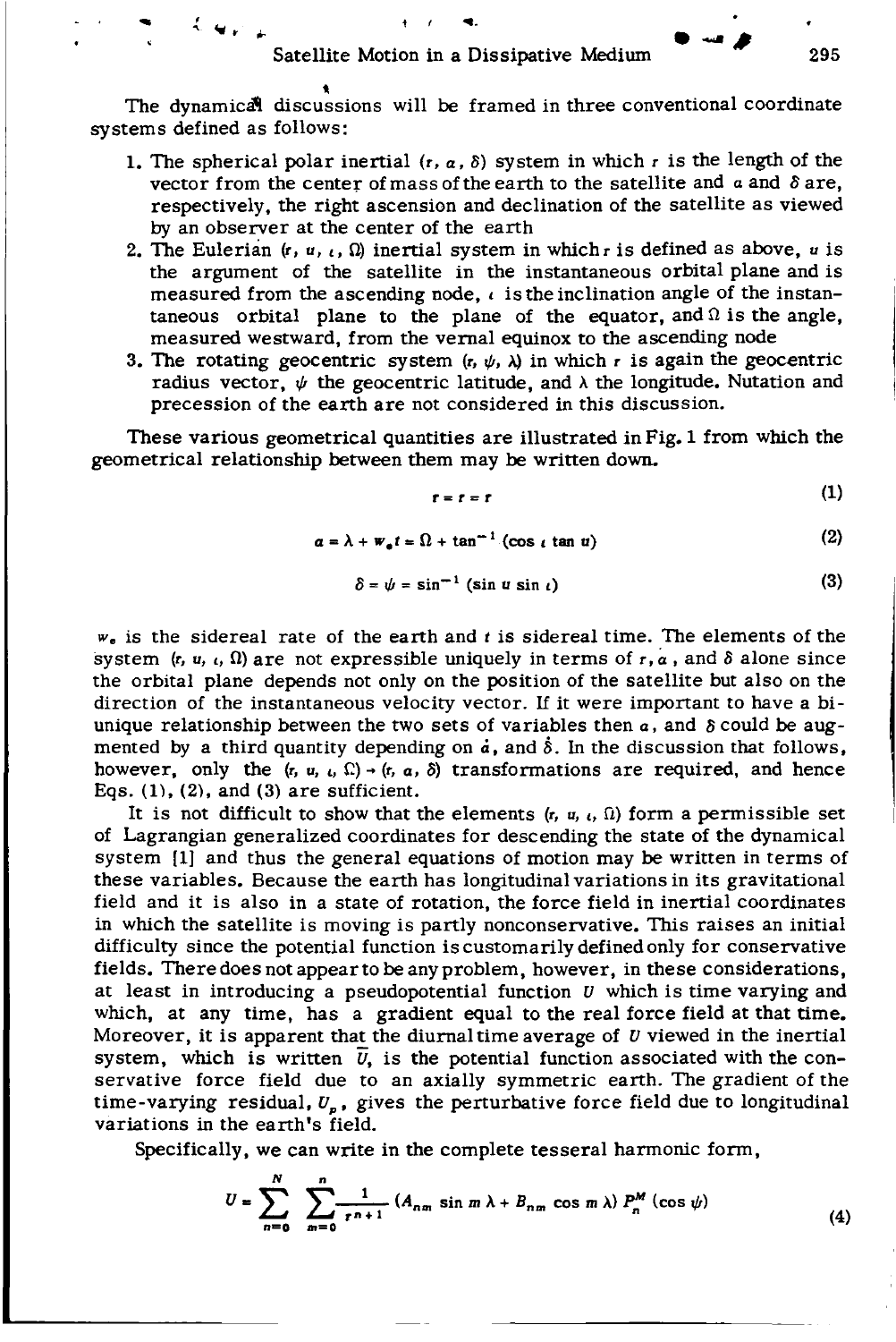and

$$
\overline{U} = \sum_{n=0}^{N} \frac{1}{r^{n+1}} B_{n,0} P_n^0 \left(\cos \delta\right)
$$
 (5)

$$
U_p = \sum_{m=1}^N C_m (r, \delta) \cos m \lambda + S_m (r, \delta) \sin m \lambda \qquad (6)
$$

where

$$
C_m (r, \delta) = \sum_{n=m}^{N} \frac{B_{mn}}{r^{n+1}} P_n^m (\cos \delta)
$$

$$
S_m (r, \delta) = \sum_{n=m}^{N} \frac{A_{mn}}{r^{n+1}} P_n^m (\cos \delta)
$$

 $\overline{U}$  is, therefore, the conventional zonal harmonics and  $U_n$  is the remainder of the set in which the time-dependent coordinate  $\lambda$  appears explicitly.

The Lagrangian L may be defined conventionally in terms of the kinetic energy  $T$  of the satellite and the potential function  $U$  as

 $L = T - \overline{U}$ 

where, from the geometry of Fig. 1, T has the form

$$
T = \frac{1}{2} m \left[ i^2 + r^2 (u + \hat{\Omega} \cos t)^2 \right] = \frac{1}{2} m \left( V_t^2 + V_t^2 \right) \tag{7}
$$

and m is the mass of the satellite. The formal Lagrangian equations of motion may be written

$$
\frac{d}{dt}\left(\frac{\partial L}{\partial t}\right) - \frac{\partial L}{\partial t} = \xi_r \tag{8}
$$

$$
\frac{d}{dt}\left(\frac{\partial L}{\partial \dot{u}}\right) - \frac{\partial L}{\partial u} = \xi_u \tag{9}
$$

$$
\frac{d}{dt}\left(\frac{\partial L}{\partial \dot{\imath}}\right) - \frac{\partial L}{\partial \iota} = \xi_{\iota} \tag{10}
$$

$$
\frac{d}{dt}\left(\frac{\partial L}{\partial \Omega}\right) - \frac{\partial L}{\partial \Omega} = \xi_{\Omega} \tag{11}
$$

where the quantities on the right-hand sides of these equations are the generalized, external, nonconservative forces on the satellite. In addition to the perturbations arising from the longitudinal inhomogeneity of the earth, which have been discussed above, the external forces include air drag and a number of other effects of lesser significance, (e.g.. lunisolar and planetary perturbations, atmospheric rotation, radiation pressure, particle bombardment). In thetreating of the problem presented here, our considerations have omitted the effects mentioned in parentheses. Presumably, they would be introduced as special perturbations in actual application.

At any instant in time, the total nonconservative perturbative forces acting on the satellite may be resolved into three orthogonal components which are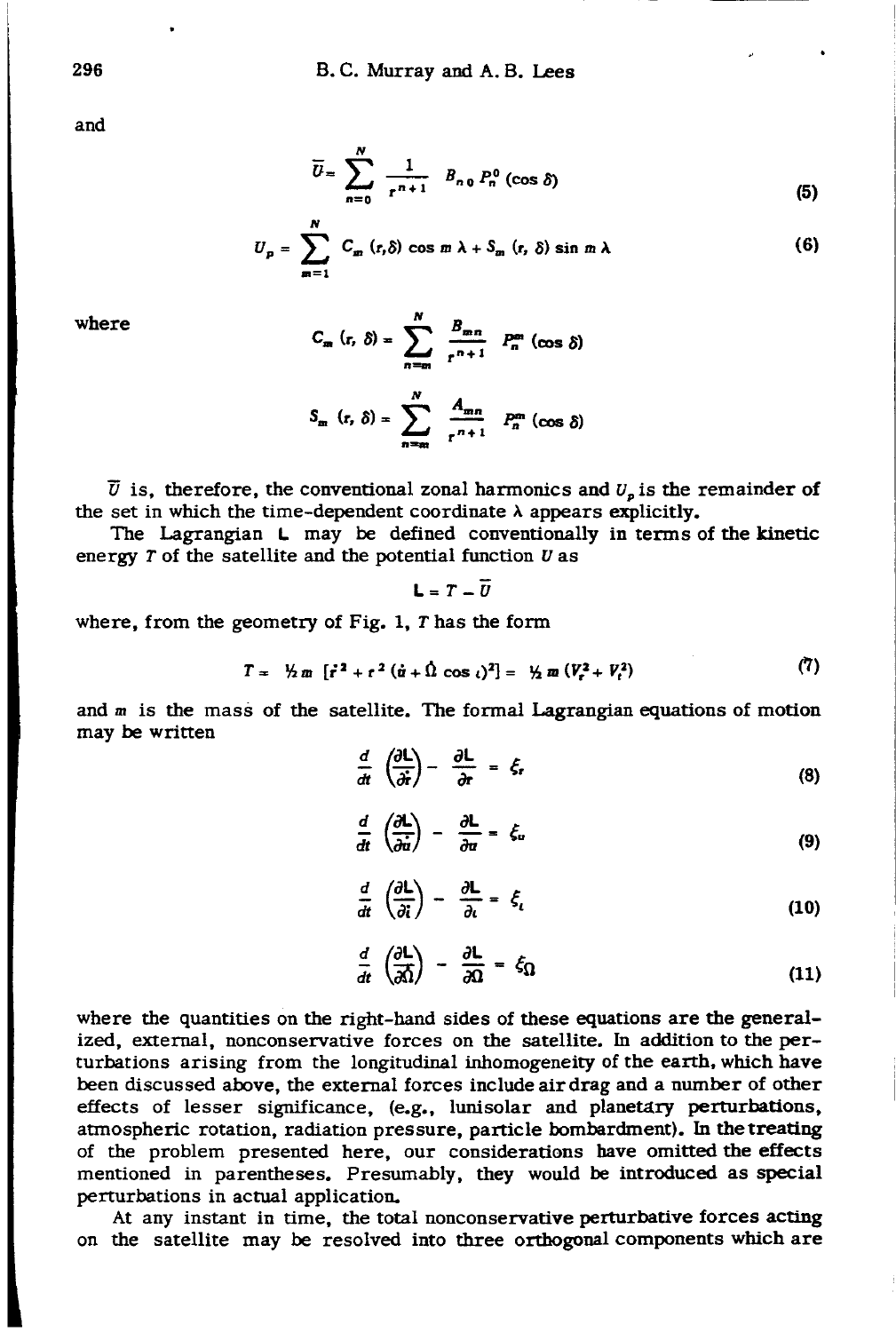Satellite Motion in a Dissipative Medium 297





(1) along the radius vector, (2) in the instantaneous orbit plane and normal to the radius vector, (3) normal to the orbit plane. Taking the most general point of view, the effect of the atmosphere will contribute to all three of these force components, but by far the most important contribution is in the orbit plane only. We will represent the total aerodynamic force vector by A with components  $A_n$ ,  $A_u$ , and  $A_i$  corresponding, respectively, to the cases (1), (2), and (3) above. *A*, is a contributor to the generalized force  $\xi$ , and similarly  $r A_n$  is a contributor to  $\xi_{\mu}$ . The normal component,  $A_{\perp}$  contributes both to  $\xi_{\mu}$  and to  $\xi_{\Omega}$ , and by taking resolved components, the contribution to  $\xi_i$  is  $A_1$  sin u and to  $\xi_0$  is  $A_1$  cos u. An analogous discussion may be applied to the force vector P arising from the longitudinal gravity field perturbations and having components *P,, Pu, Pt.* Adding together these two perturbation effects and neglecting any others yields for the  $\xi$ 's

$$
\xi_r = A_r + P_r = F_r \tag{12}
$$

$$
\xi_u = r (A_u + P_u) = r F_u \tag{13}
$$

$$
\xi_t = r \sin u \left( A_\perp + P_\perp \right) = r F_\perp \sin u \tag{14}
$$

$$
\xi_{\Omega} = r \cos u (A_{\perp} + P_{\perp}) = rF_{\perp} \cos u \tag{15}
$$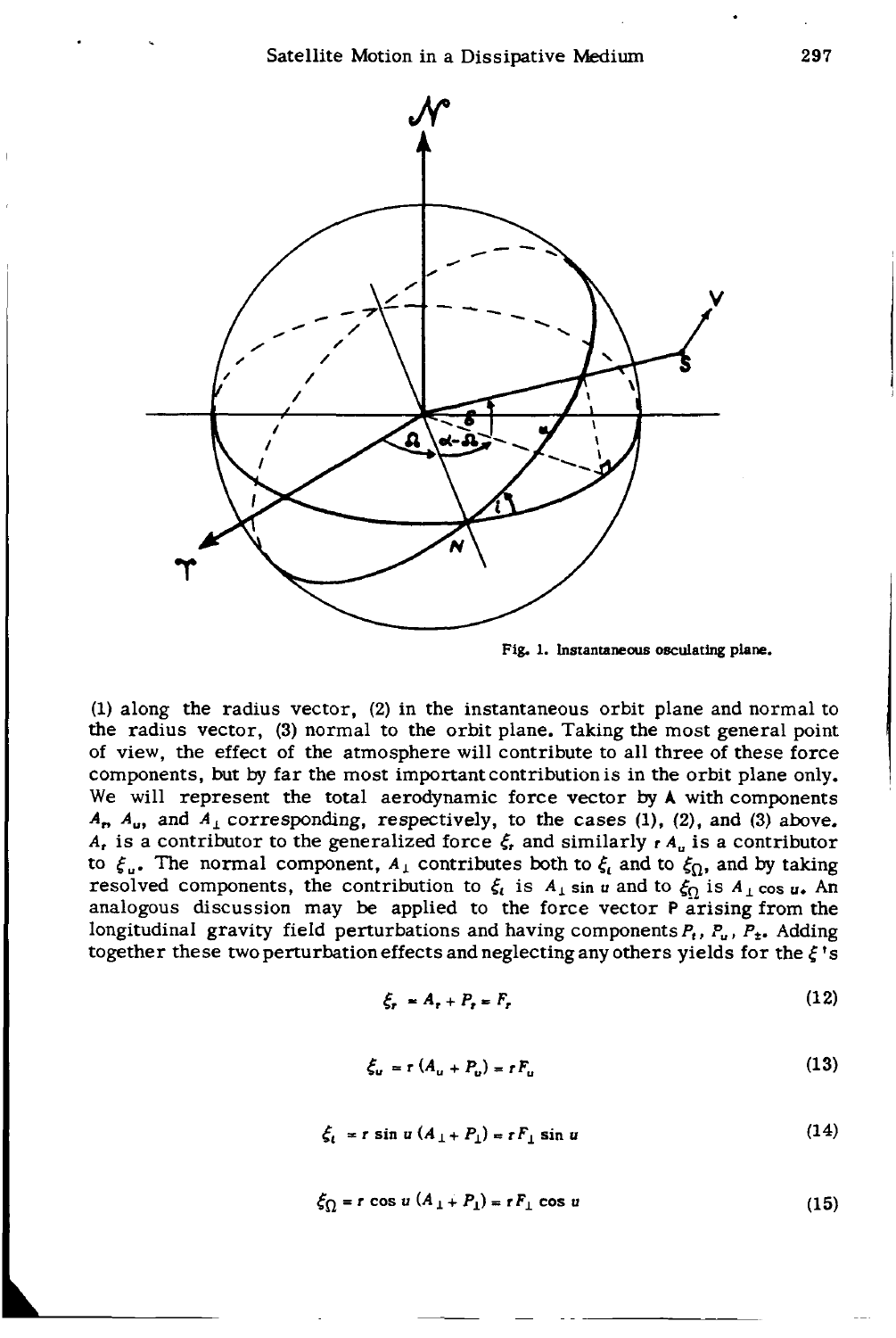where we have written the total perturbative force vector on the satellite as  $F$ .

Attention will now be directed only toward the Lagrangian equation (9). The potential function  $\overline{U}$  is a function of r and  $\delta$  (but not  $\overline{\bullet}$ ), and since it is recalled from Eq. (3) that  $\delta$  is a function of *u* and *c* only, say  $\delta(u, t)$ , then  $\overline{u}$  may be written  $\overline{U}$   $\left[$ *r*,  $\delta$   $\left($ *u*,  $\iota$ <sup>*i*</sup>, hence, *U*  $\left(r, u, \iota\right)$ . Consequently,

$$
\frac{\partial \overline{U}}{\partial r} dr + \frac{\partial \overline{U}}{\partial \delta} d\delta = \frac{\partial \overline{U}}{\partial r} dr + \frac{\partial \overline{U}}{\partial u} du + \frac{\partial \overline{U}}{\partial t} d\epsilon
$$
 (16)

and

$$
\frac{\partial \overline{U}}{\partial \delta} d\delta = \frac{\partial \overline{U}}{\partial u} du + \frac{\partial \overline{U}}{\partial t} d_{t}
$$
 (17)

But  $\dot{u} \gg \dot{i}$ 

hence,

$$
\frac{\partial \overline{U}}{\partial \delta} d\delta \simeq \frac{\partial \overline{U}}{\partial u} du \tag{18}
$$

Also, the general definition of angular momentum as the partial derivative of the Lagrangian with respect to the velocity allows us to associate the name instantaneous total angular momentum,  $P_u$  as follows:

$$
P_u = \frac{\partial L}{\partial \dot{u}} = mr^2 (\dot{u} + \Omega \cos t) = mr V_t
$$
 (19)

where  $V$  is the instantaneous velocity and  $V_t$  and  $V_t$  are the tangential and radial components. Finally, we may rewrite Eq. (9) as

$$
dP_u + \frac{1}{\dot{u}} \frac{\partial \overline{U}}{\partial \delta} d\delta = \xi_u dt
$$
 (20)

Let us now investigate the formulation of the  $\xi$ , quantity when the perturbative forces are contributed by  $U_p$ , the pseudopotential. We are interested in determining its partial derivative with respect to *u,* i.e., the force. In general, however, the earth's field is expressed in terms of the coordinates  $(r, \psi, \lambda)$  where  $\lambda$  and  $\psi$ are the longitude and latitude,  $\psi = \delta$  and  $\lambda = a - w_0 t$ . Thus, the conventional form of writing the potential,  $U_p(r, \lambda, \psi)$  may be expressed analogously as  $U_p(r, a-w_e t, \delta)$ , and noting from Eqs. (1) and (2) that  $\star$  and  $\delta$  are specific functions of *u*, *i*, and  $\Omega$ , we have

$$
U_p(r, \lambda, \psi) \equiv U_p[r, \alpha(\iota, u, \Omega) - w_e t, \delta(u, \iota)]
$$
 (21)

Taking the partial derivative for variations in *u* only

$$
\frac{\partial U_p}{\partial u} = \frac{\partial U_p}{\partial \lambda} \frac{\partial \alpha}{\partial u} + \frac{\partial U_p}{\partial \delta} \frac{\partial \delta}{\partial u}
$$
 (22)

and since the gravitational part of the generalized force is merely  $\partial U_{\alpha}/\partial u$ ,

$$
\xi_u = \frac{\partial U_p}{\partial \lambda} \frac{\partial a}{\partial u} + \frac{\partial U_p}{\partial \delta} \frac{\partial \delta}{\partial u} + rA_u \tag{23}
$$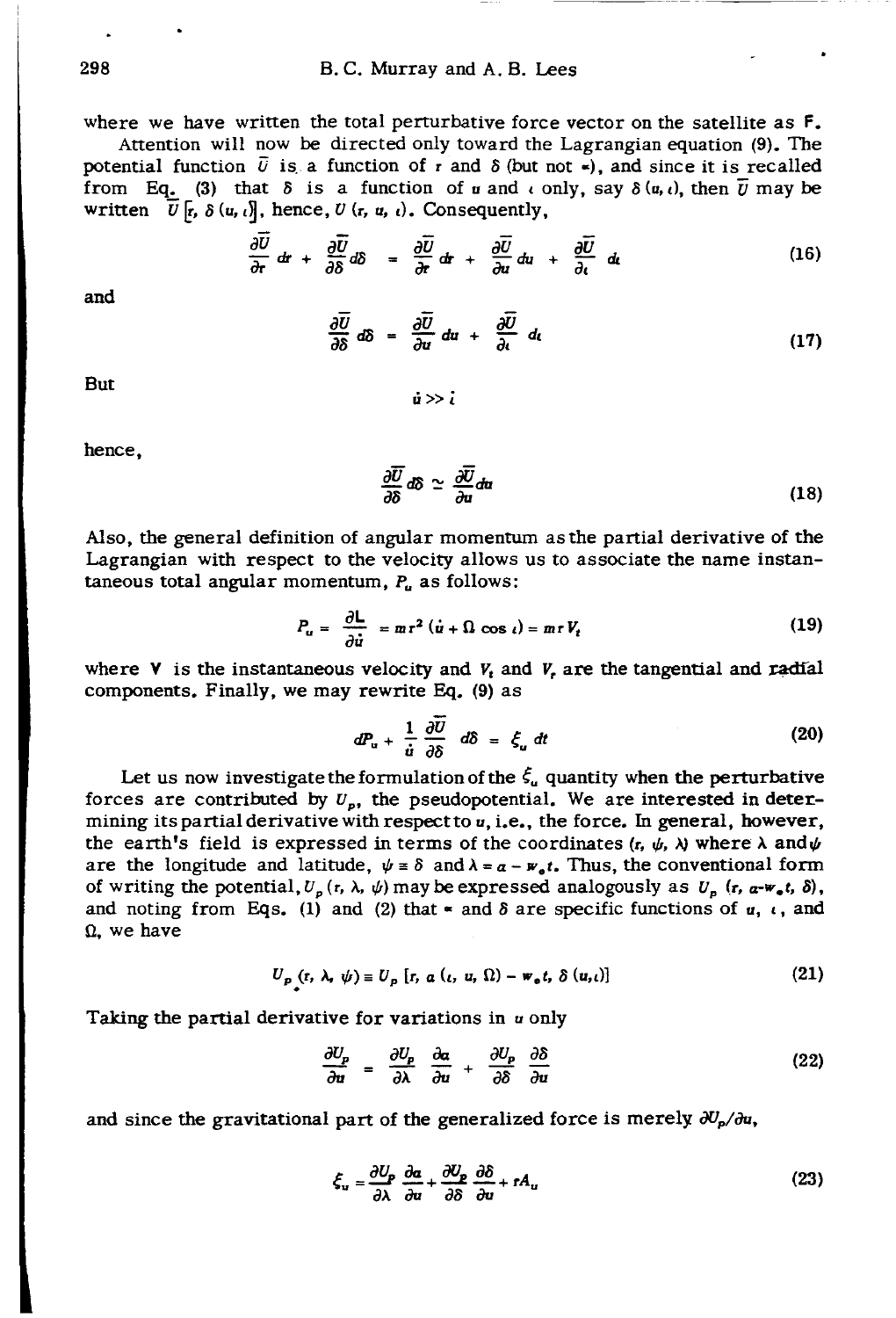Finally, we write the drag term of  $\xi$  as

$$
A_{\mathbf{u}}(t) \tag{24}
$$

where  $A_{\mu}$  (t) is the instantaneous (and time-varying) total aerodynamic force component oppositely-directed to the direction of *rdu.* The basic equation of motion for the *u* coordinate now becomes, from Eqs. (20), (23), and (24)

$$
dP_u + \frac{1}{\dot{u}} \frac{\partial \bar{U}}{\partial \delta} \quad d\delta = \left( \frac{\partial U_p}{\partial \lambda} \frac{\partial a}{\partial u} + \frac{\partial U_p}{\partial \delta} \frac{\partial \delta}{\partial u} \right) dt + rA_u(t) dt \qquad (25)
$$

By integrating this equation over an arbitrary time interval  $t_1$  to  $t_2$ , we may express the change of angular momentum in this interval as

$$
\Delta P_u = -\int_{t_1}^{t_2} \frac{1}{\dot{u}} \frac{\partial \overline{U}}{\partial \delta} ds + \int_{t_1}^{t_2} \left( \frac{\partial U_p}{\partial \lambda} \frac{\partial a}{\partial u} + \frac{\partial U_p}{\partial \delta} \frac{\partial \delta}{\partial u} \right) dt + \int_{t_1}^{t_2} r A_u(t) dt \qquad (26)
$$

The left-hand side of this equation is exact since a perfect differential has been integrated. The right-hand side has been subject only to the approximation of Eq. (17), which would be insignificant for any real situation. Of course, a general integration of the right-hand side is not possible without complete knowledge of the real gravity field, of atmosphere drag variations, and of the ephemeris of the satellite. Thus, its only usefulness in this form would be as a general consistency criterion to be applied to satellite observations in conjunction with the gravity and atmospheric models used in the reduction of those observations. In the following section, however, we will show that for those cases where the percentage variation in r is small during the integration a simple, but still accurate, relationship can be obtained for repeated observations from the same station. Equation (26) can also, after rearrangement, and substitution, be evaluated for orbits of moderate to large eccentricity, using numerical integration based on an ephemeris. Such techniques will not, however, be developed in the present investigation.

# INTEGRATION OF THE *u* LAGRANGIAN WHEN VARIATION IN *r* IS NEGLIGIBLE

In this section we shall consider the three terms on the right-hand side of Eq. (26) separately for the case where the variation in r and, hence, in  $\dot{u}$  is small. Also, the previous approximation in Eq. (17) that  $\dot{u} \gg \dot{\iota}$  will be repeated here in the form that  $\iota$  will be considered to be constant or, at least, not to introduce residual terms during the integration over time. The limits of integration will be from  $t_1$  to  $t_2$  where  $t_1$  and  $t_2$  are chosen to correspond to the positions of the satellite when passing over the same place on the earth. Thus, the positions of the satellite at the limits can be written  $(r, \lambda, \delta)$  and  $(r_2, \lambda, \delta)$ . The geocentric radial distance  $r$  thus is permitted to change slightly during the interval of integration due to the action of nonconservative forces.  $\lambda$  and  $\delta$ , however, are assumed to be identical at both upper and lower limits. In practice, small differences in the values of  $\lambda$  and  $\delta$ , such as would correspond to the distribution of observations from a single station, would not limit the application of the equations.

We may now rewrite the first term on the right-hand side of Eq. (26) as

$$
-\frac{1}{\dot{u}}\int_{r_1\delta_1\lambda_1}^{r_2\delta_1\lambda_1}\frac{\partial \overline{U}}{\partial \delta}d\delta\tag{27}
$$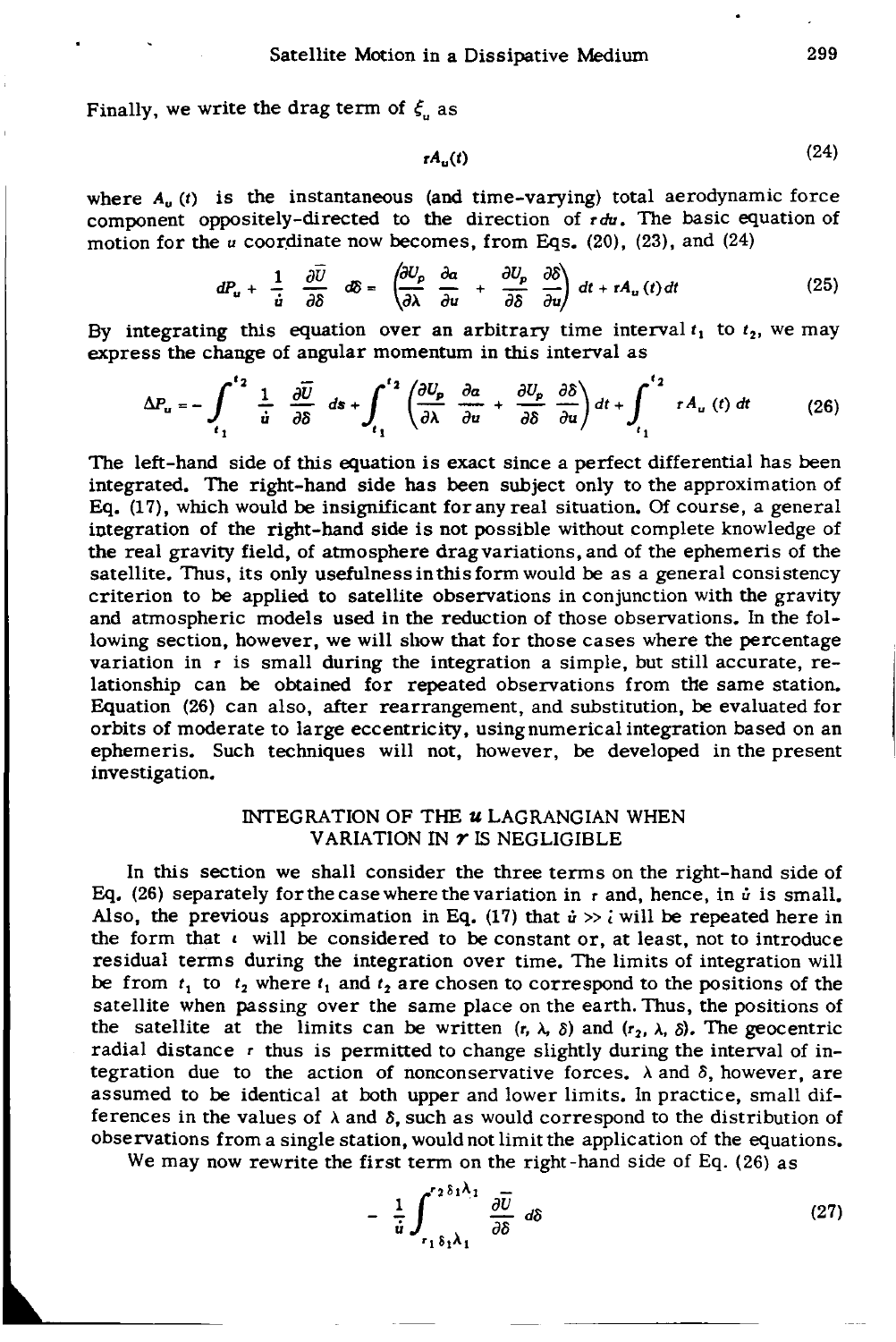Since *u* is a potential function, this integral would vanish exactly if  $r_1 = r_2$ . The residual term in the present case differs from 0 only in that  $\frac{\partial \bar{U}}{\partial r}$  is a slowlychanging function of  $r$  due to the noncentral forces in the earth's field. As long as  $(r_1 - r_2)/(r_1 + r_2)$  is small, however, the integral will differ from 0 by an insignificant amount, and it is considered to vanish for the present discussion.

The second integral on the right-hand side will be considered in two parts. First, the second term in the integral can be rewritten as

$$
\frac{1}{\dot{u}} \int_{r_1 \delta_1 \lambda_1}^{r_2 \delta_1 \lambda_1} \frac{\partial U_p}{\partial \delta} \simeq 0 \tag{28}
$$

because  $\delta = \delta$  ( $\alpha_{i}$ ,), and

$$
\frac{d\delta}{du} = \frac{\partial \delta}{\partial u} + \frac{\partial \delta}{\partial i} \frac{du}{du} \simeq \frac{\partial \delta}{\partial u} \tag{29}
$$

The integral vanishes for the same reasons and with the same approximations as Eq. (27). The first term of the second integral on the right-hand side can be rewritten as

$$
\int_{r_1\delta_1\lambda_1}^{r_2\delta_1\lambda_1} \frac{\partial \overline{U}_{\rho}}{\partial \lambda} \left( \frac{da}{du} - \frac{\partial a}{\partial \Omega} \frac{d\Omega}{du} \right) dt \tag{30}
$$

because  $a = a$   $(u, t, \Omega)$ , and

$$
\frac{\partial a}{\partial u} = \frac{da}{du} - \frac{\partial a}{\partial} \frac{d\Omega}{du} - \frac{\partial a}{\partial t} \frac{d\Omega}{du} \simeq \frac{da}{du} - \frac{\partial a}{\partial} \frac{\partial\Omega}{du}
$$
 (31)

but  $\partial \alpha / \partial u = 1$ , and  $\dot{\Omega} / \dot{\Omega}$  is quite small. Hence, the integral becomes

$$
\frac{1}{\dot{u}} \int_{r_1 \delta_1 \lambda_1}^{r_2 \delta_1 \lambda_1} \frac{\partial U_p}{\partial \lambda} d\alpha - \frac{\dot{\Omega}}{\dot{u}} \int_{r_1}^{r_2} \frac{\partial U_p}{\partial \lambda} d\alpha \qquad (32)
$$

Now, since

then,

$$
a = \lambda + w_{\bullet}t
$$

$$
dq = d\lambda + w_{\bullet}dt
$$

and Eq. 
$$
(32)
$$
 becomes

$$
\frac{1}{\dot{u}} \int_{r_1 \delta_1 \lambda_1}^{r_2 \delta_1 \lambda_1} \frac{\partial U_p}{\partial \lambda} d\lambda + \frac{w_o - \dot{\Omega}}{\dot{u}} \int_{r_1}^{r_2} \frac{\partial U_p}{\partial \lambda} dt
$$
 (33)

But, the first term also vanishes in the same manner as Eqs. (28) and (27), and the remaining term is merely the very small work done on the satellite by the daily rotation of the longitudinal variations in the earth's field. This nonconservative effect has not been reported yet even for the case of Vanguard I and, hence, is not considered further in this discussion.

$$
300
$$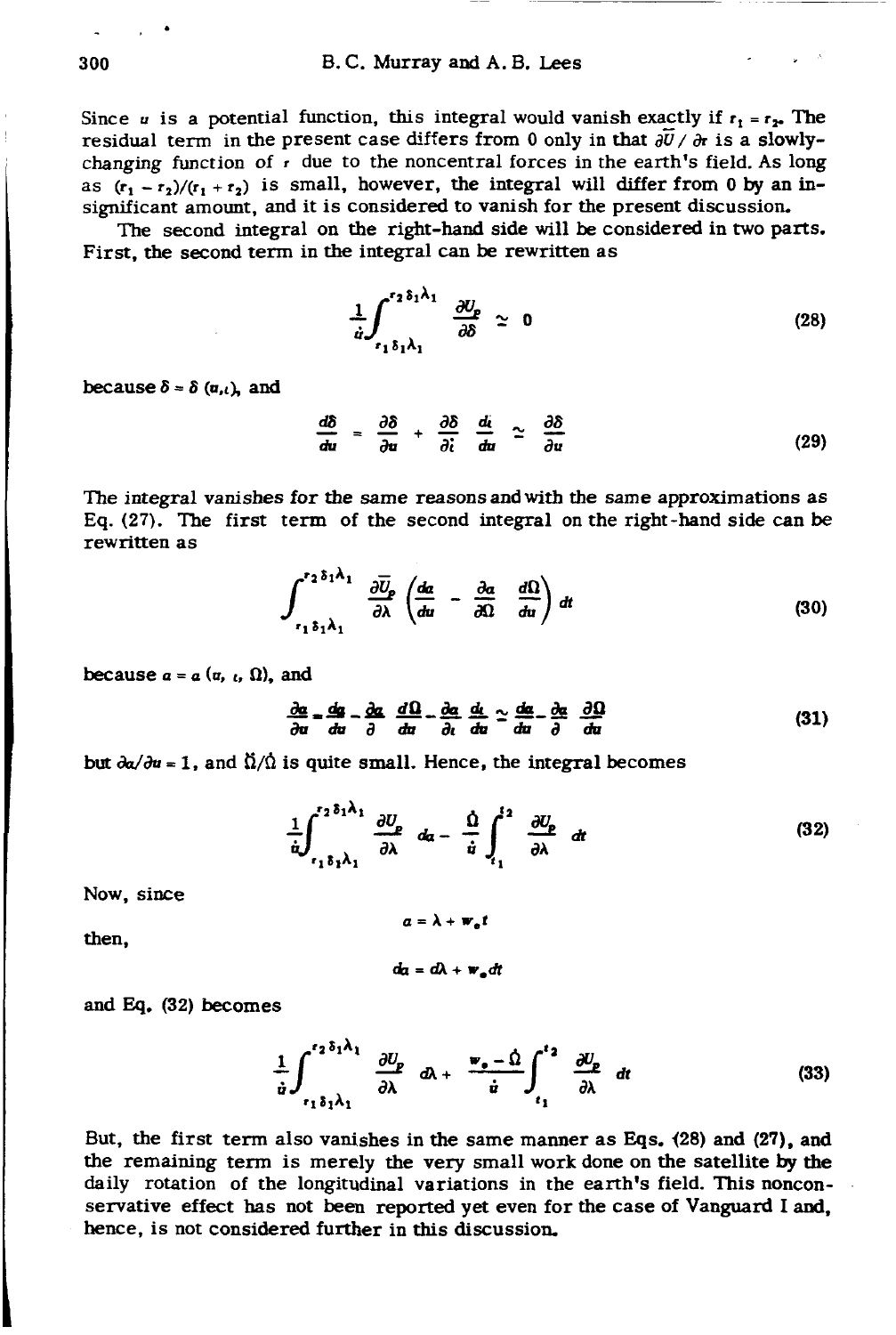The third and final term on the right-hand side of Eq. (26) can be integrated for the case of small variation in r to give

$$
\int_{t_1}^{t_2} r A_u(t) dt = \left(\frac{r_1 + r_2}{2}\right) \overline{A_u(t_1 t_2)} (t_2 - t_1)
$$
 (34)

and Eq. (26) becomes, for the case of low variation in  $r$  and for two observations from the same station,

$$
\frac{r_1 V_{t_1} - r_2 V_{t_2}}{(t_2 - t_1) (r_1 + r_2)} = \frac{\overline{A_u (t_1 t_2)}}{m}
$$
 (35)

where  $A_{\mu}$   $(t_1 t_2)$  is the average aerodynamic force in the *u* direction during the interval  $(t_1, t_2)$ . Or if  $(V_{t_1}r_2 - V_{t_2}r_1)$  does not differ significantly from 0 (in terms of the accuracy of observations of  $V_t$  and r),

$$
\frac{\Delta V_t}{\Delta t} = \frac{\overline{A_u (t_1 t_2)}}{m} \tag{36}
$$

The "invariant" we have obtained is thus simply Newton's second law, generalized for the case of an arbitrarily complex gravitational potential, in which the time rate of change of *u* momentum is equated to the dissipative forces in the *u* direction which produce the change. Similar relationships can be derived for the  $r, \Omega$ , and *t* coordinates, but are of less interest in the present investigation because the aerodynamic force components in those directions are so much smaller than that in the *u* direction.

#### POSSIBLE APPLICATIONS

The left-hand side of Eq. (35) contains only  $r$  and  $V_t$  quantities which can be obtained directly from topocentric observations ofthepositionand velocity of the satellite (acquired either from a single station or from simultaneous observations from several stations operating in an intervisible mode). (It is assumed that *t,*  the time of the observation, can always be acquired with adequate accuracy.) Equation (36) shows that only the differences in *v,* need be measured accurately. Hence, most kinds of systematic observation errors such as station-position error, systematic range bias, or systematic angular bias have little effect on the measurement of the left-hand side of Eq. (35). There are a number of ways V, the scalar value of instantaneous velocity, can be obtained aside from simple positional differences on a single pass. Probably stellar photography plus Doppler is the most feasible technique for single-station operation, whereas use of range-difference observations, simultaneously acquired from three stations, is perhaps the best over-all approach. Inanycase, we assume that *V* and, hence,  $V_t$  can be acquired accurately from a suitably instrumented satellite. We also consider two distinct classes of satellites which differ greatly in surface areato-mass ratio, but are both in near-circular orbits and have spherical shapes. Aerodynamic forces will be dominant in the nonconservative motion of the Echo-type satellite (assuming the effects of radiation pressure are removed), whereas they will be minimized in the case of the low surface-area-to-mass "geodetic" satellite. Hence, the application of Eq. (35) or Eq. (36) directly to observations of an Echo-type satellite should yield values of  $A_u(t_1 t_2)$  directly, particularly if the altitude is not higher than, say, 300 mi. Then, assuming the